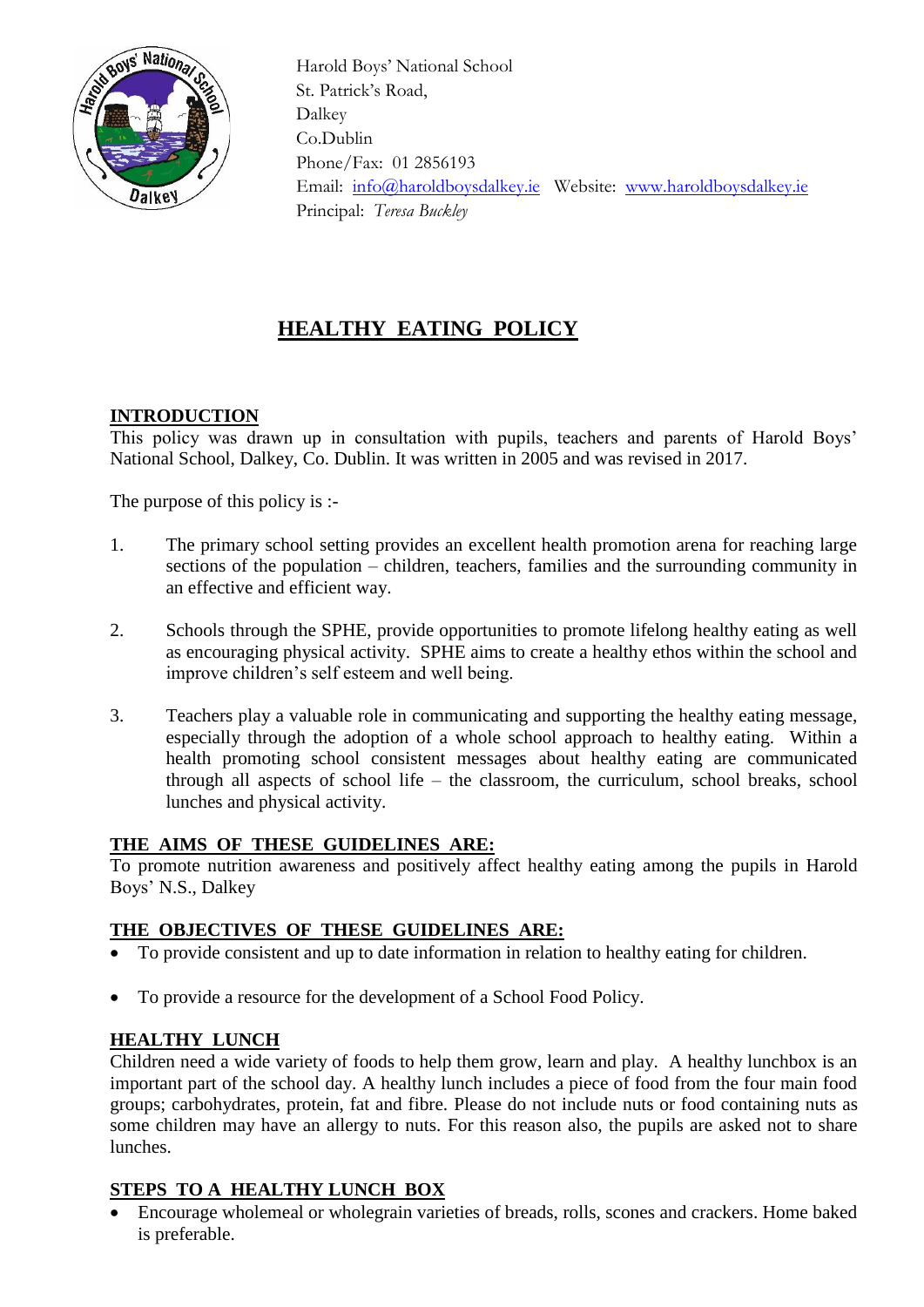- Use butter sparingly.
- Include salad vegetables in sandwiches and salad boxes, e.g. lettuce, tomato, cucumber, carrot and use vegetable sticks
- Include at least one piece of fruit at lunch e.g. apple, orange, banana
- Encourage raw vegetables with every lunch
- Ensure that meat, chicken, fish, egg or cheese is included as part of lunch
- Include a drink of water at lunch

# **HEALTHY LUNCH BOX – PUTTING IDEAS INTO PRACTICE**

- Wholemeal bread or home baked wholegrain bread with cheese slice and tomato  $+1$ banana
- Pitta bread with cooked ham, mayonnaise, lettuce and cucumber + orange segments
- Burger bun with chicken, relish, lettuce and grated carrot  $+$  dried fruit  $+$  yoghurt
- Toasted wholemeal bread with cooked beef, tomato and cucumber + small apple
- Cooked pasta with tuna, lettuce, tomato and carrot  $+2$  mandarins  $+$  yoghurt
- Salad box with cooked rice, lettuce, tomato, cheese cubes, celery sticks, carrot sticks + dried fruit
- Wholegrain roll with mashed hard boiled egg, lettuce and cucumber + handful of grapes
- Wholemeal bap with lean grilled bacon, tomato and sweetcorn + peach
- Crackers with cheese slices, sliced peppers, grated carrot  $+$  apple and orange segments
- Cooked rice with cooked peas, carrot and chicken pieces + dried fruit
- Hummus sandwich  $+$  banana

## **FIRST BREAK IS FRUIT BREAK**

## **HEALTHY SNACKS**

These should be encouraged

| <b>BREAD, CEREAL &amp; POTATOES</b> | BREAKFAST CEREAL, WHOLEGRAIN OR<br>HOME BAKED BREAD, TOAST, ROLLS,<br>CRACKERS, CRISPBREADS, BAGELS,<br>SCONES. PLAIN BISCUITS. PLAIN<br><b>POPCORN</b>     |
|-------------------------------------|-------------------------------------------------------------------------------------------------------------------------------------------------------------|
| <b>FRUIT &amp; VEGETABLES</b>       | BANANA, APPLE, ORANGE, PEACH,<br>SATSUMAS, PLUM, GRAPES, KIWI, PEAR,<br>MELON, PINEAPPLE, MANGO,<br>RAW CARROT STICKS, RAW CELERY<br>STICKS,<br>DRIED FRUIT |
| MILK, CHEESE, YOGHURT               | GLASS OF MILK, MILK ON CEREAL,<br>YOGHURT, CHEESE SLICE, CUBES OR<br><b>SPREAD</b>                                                                          |
| <b>MEAT, FISH AND ALTERNATIVES</b>  | MEAT.<br><b>SMALL</b><br>SLICE OF COOKED<br>SANDWICH, SMALL<br>CHICKEN<br>EGG<br>SANDWICH, BAKED BEANS, HUMMUS                                              |

## **DRINKS**

It is important that children take in enough fluids during the day. Almost 2/3 of the body is made of water. If children do not drink enough water, they may become dehydrated, thirsty, tired and weak.

There are 3 water fountains in the school which are available to the boys at all times. The pupils are welcome to refill water bottles from these throughout the day.